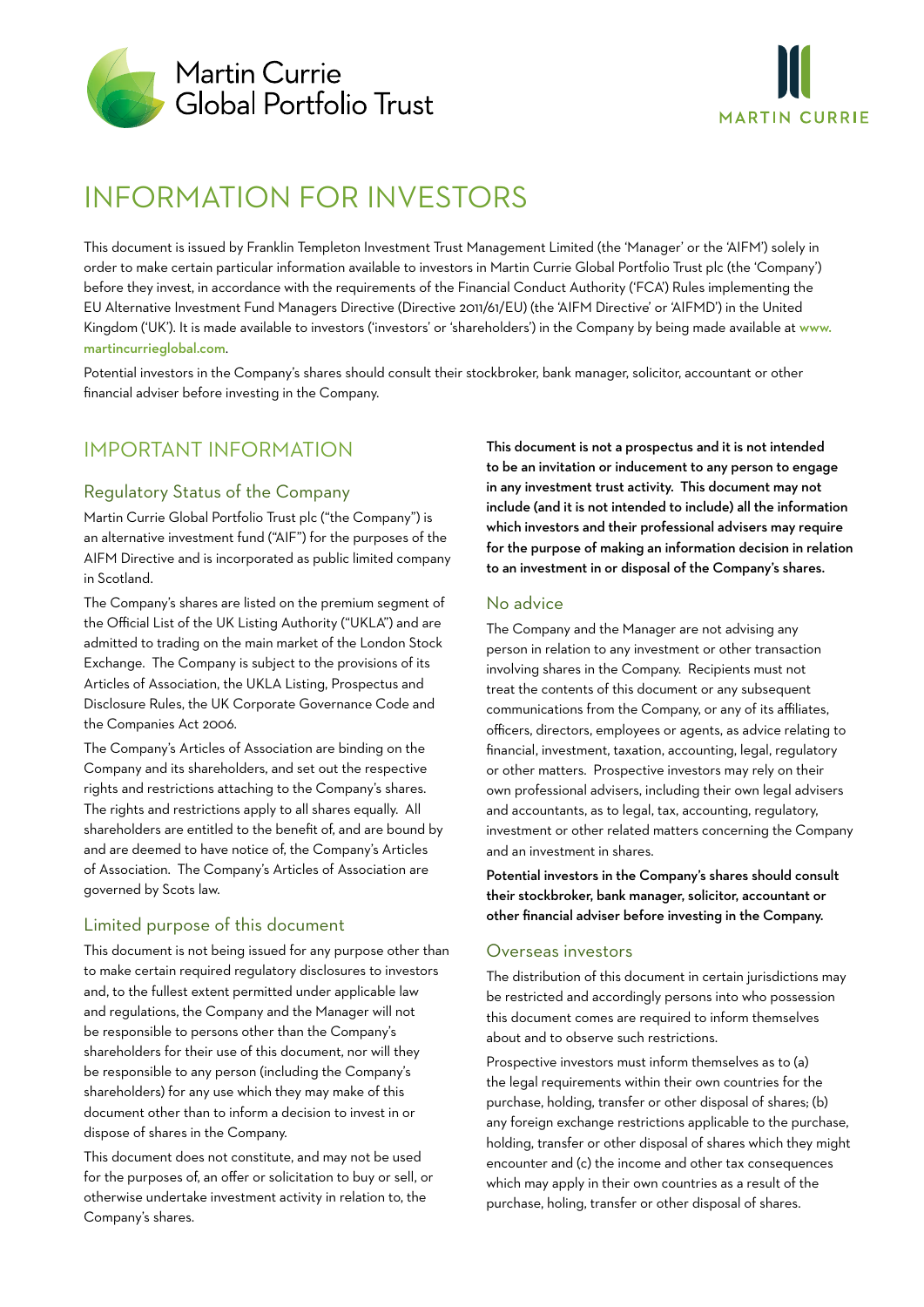# THE COMPANY

# Investment Objective and Policy

The Company's objective is to achieve long-term returns in excess of the total return from the MSCI All Country World index.

The Company's investment policy is:

- To invest predominantly in listed global equities of quality growth companies with superior share price appreciation potential, based on projected ROIC (return on invested capital), balance sheet strength and sustainable business models.
- To manage a high conviction portfolio with typically 25-40 holdings, with a view to holding stocks over a long-term investment horizon.
- To achieve risk spreading through a portfolio of holdings diversified by types of company and sources of revenue. No more than 10% of total assets will be invested in a single stock.
- To fully integrate Environmental, Social and Governance ('ESG') criteria into fundamental analysis when assessing business models.
- To exclude investments identified through the investment manager's proprietary ESG risk assessment as having a high level of Sustainability or Governance risk.
- To potentially use debt to enhance returns to shareholders. Gearing will not exceed 20% of net assets at the time of drawdown.
- To not invest in other listed closed-end funds.

### Investment Restrictions & Guidelines

The Company will invest in companies that, in the opinion of the investment manager (i) have the potential to generate or sustain a high return on invested capital (ROIC) in excess of their weighted average cost of capital; (ii) have the potential to provide an attractive growth profile and/or cash flow generation over the long term; and (iii) are expected to have supportive accounting practices and environmental, social and governance (ESG) practices.

The Company expects that the portfolio will typically consist of a portfolio with between 25 to 40 different issuers. The Company prefers to hold investments for the long term, in order to have the best opportunity to capture the full valuation upside of the investments. The Company is therefore expected to have a relatively low level of portfolio turnover.

The Company does not impose any limits on the investment manager's discretion to select individual stocks except that no single holding may represent more than 10% of total assets.

The Company's active portfolio management strategy will inevitably involve some periods when the Company's portfolio outperforms or underperforms the Company's benchmark.

As an investment trust, the Company is able to finance its operations through bank borrowings (gearing). The Board monitors such borrowings (gearing) closely and takes a

prudent approach. Gearing levels are discussed by the Board and Manager regularly and monitored at every Board meeting. Gearing is limited to 20% of net assets at the time of drawdown.

As a closed-ended investment fund whose shares are admitted to the Official List under Chapter 15 of the UKLA Listing Rules, the Company is required to obtain the prior approval of its shareholders to any material change to its published investment policy. Accordingly, the Company will not make any material change to its published investment policy without the approval of its shareholders by ordinary resolution. The Company will announce any such change through a Regulatory Information Service.

Any change in investment strategy or investment policy which does not amount to a material change to its published investment policy may be made by the Company without shareholder approval.

The main assets the Company invests in are Global Equities. However, it is also permitted to hold a range of other asset types including REITs, collective investment schemes, warrants, convertible bonds, access products, forward currency contracts, and money market instruments.

### Leverage

As explained above, the Company may employ borrowings and derivatives as leverage.

The Company's gearing policy is to operate within a range of 100% to 120% of shareholders funds' in normal circumstances.

In pursuing this policy, the Company has in place the following credit facility: A three year fixed rate loan facility for £30m with Royal Bank of Scotland International.

The Company has adequate financial resources in the form of readily realisable listed securities and as a result the directors assess that the Company is able to continue in operational existence without the facilities.

The maximum leverage which the Manager is entitled to employ on behalf of the Company is 250% under the gross method and 200% under the commitment method. In practice gearing is limited by the Company's investment policy to 20% of net assets at the time of drawdown. Any changes to these limits will be agreed in advance between the Manager and the Company. This indicates the highest level that exposure could reach using these calculations if all available instruments introducing leverage were used to the maximum permitted level at the same time.

The amount of leverage employed by the Company will be disclosed in the Company's Annual Report and Financial Statements.

### Dividend Policy

The Company's dividend policy is to pay dividends quarterly in January, April, July and October. The payment of dividends in accordance with this dividend policy is subject always to market conditions and the Company's financial position and outlook.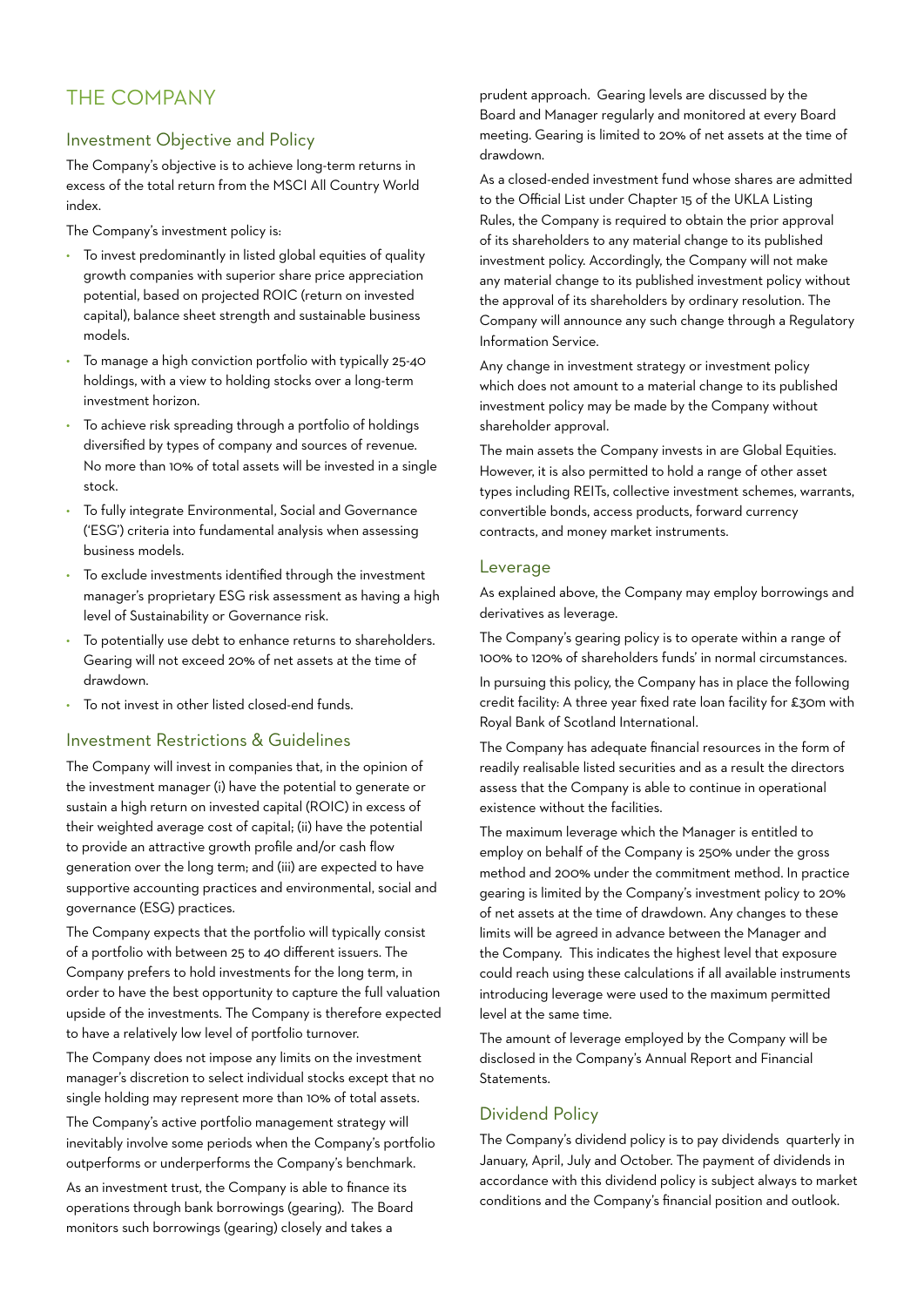# ADMINISTRATION AND MANAGEMENT OF THE COMPANY

# The AIFM and Company Secretary

The AIFM is Franklin Templeton Investment Trust Management Limited, whose registered office is at 5 Morrison Street, Edinburgh EH3 8BH. The Company Secretary is Franklin Templeton Investment Trust Management Limited, whose registered office is at 5 Morrison Street, Edinburgh EH3 8BH. The Manager has been authorised by the FCA to act as an alternative investment fund manager.

# AIFM Fees

The Company's AIFM fee is calculated and payable monthly at an annual rate of 0.5% on the first £300m of the Company's net asset value (excluding income) and 0.35% for net assets (excluding income) in excess of £300m.

A Company Secretarial fee of £65,000 (including VAT) is paid annually.

More details in respect of the management fee arrangements are given in the Report of the Directors in the Company's annual report and accounts which can be found at www.martincurrieglobal.com.

# The Depositary

J.P. Morgan Europe Limited address 25 Bank Street, Canary Wharf, London E14 5JP, has been appointed as the Company's Depositary. The Depositary is responsible for the safekeeping of the Company's assets, monitoring the cash flows of the Company and must ensure that certain processes carried out by the AIFM are performed in accordance with the applicable rules and constitutive documents of the Company. The Depositary may from time to time delegate safe keeping/custody of the Company's assets to local custody providers.

The annual fee payable to the Depositary is tiered at 1.0 basis points on the first £1bn of net assets and 0.75 basis points up to £10bn.

# The Auditor

Ernst & Young LLP, who registered office is at 1 More London Place, London, SE1 2AF, provides audit services to the Company. The fees payable to the Auditor shall be determined by the Board.

# The Registrar

Link Asset Services, whose registered office is 12 Castle Street, St Helier, Jersey, JE2 3RT, has been appointed as the Company's Registrar. The Registrar's duties include the maintenance of the Company's register of shareholders and the processing of any transfer of shares. The fees payable to the Registrar shall be determined by the Board.

# Delegations of functions by the AIFM

The AIFM has been permitted by the Company to delegate the following function in carrying out its role:

Portfolio Management

 Portfolio management functions have been delegated to Martin Currie Investment Management Limited, whose registered office is at Saltire Court, 20 Castle Terrace, Edinburgh, EH1 2ES ("the Portfolio Manager"), which is authorised and regulated in the UK by the FCA.

Fund Accounting

 Fund accounting, including the calculation of net assets, have been delegated to JPMorgan Chase Bank, N.A., London Branch, with a place of business at 25 Bank Street, Canary Wharf, London E14 5JP, which is authorised and regulated by the FCA.

Any conflicts of interest that may arise from such delegations are managed and resolved fairly, and in line with the Company's obligations to act in the best interests of shareholders.

# SHAREHOLDER INFORMATION

# Annual Report and Financial Statements

Copies of the Company's latest annual and interim reports may be accessed at www.martincurrieglobal.com.

### Publication of net asset values

The latest net asset value of the Company may be accessed via www.martincurrieglobal.com. The Company also publishes its net asset values on a daily basis via a Regulatory Information Service.

# Valuation Policy

Investments are valued at their fair value.

The majority of the Company's investments are quoted on one or more exchanges and are valued using prices sourced from third party vendors of market data.

For investments which are not traded in active markets, unlisted or restricted investments, the Manager takes into account the latest traded prices, other observable market data and asset values based on the latest management accounts.

# Historical performance of the Company

Details of the Company's historical financial performance are provided in the Company's annual reports and accounts and monthly factsheets, which are available at www.martincurrieglobal.com.

Investors should note that past performance of the Company is not necessarily indicative of future performance. Investors may not get back the amount invested.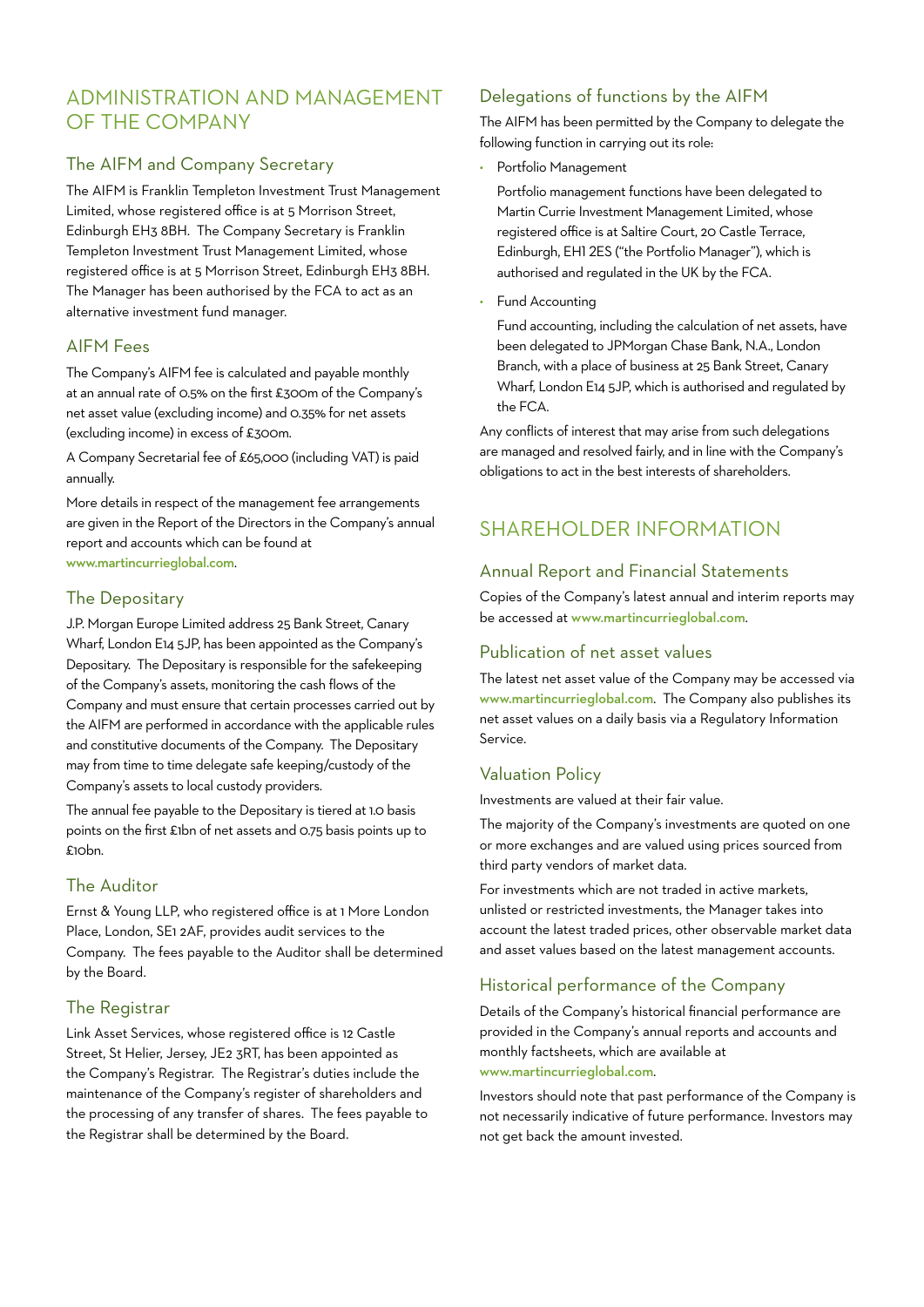### Purchases and sales of shares by investors

The Company's shares are admitted to the Official List of the UKLA and to trading on the main market of the London Stock Exchange. Accordingly, the Company's shares may be purchased and sold on the main market of the London Stock Exchange.

The Company operates a 'zero discount' policy which has the effect that the share price does not fall materially below the NAV, in normal market conditions. Shares bought back as part of this policy are held in Treasury and reissued when demand exists which the market cannot supply. New shares may be issued only at a premium to net asset value, at the Board's discretion and providing relevant shareholder issuance authorities are in place. Shareholders do not generally have the right to redeem their shares. While the Company will typically have shareholder authority to buy back shares, shareholders do not have the right to have their shares purchased by the Company.

### Fair Treatment of Investors

The legal and regulatory regime to which the Company and the Directors are subject ensures the fair treatment of investors. The UKLA Listing Rules require that the Company treats all shareholders of the same class of shares equally.

In particular, as directors of a company incorporated in the United Kingdom, the Directors have certain statutory duties under the Companies Act 2006 with which they must comply. These include a duty upon each Director to act in the way she or he considers, in good faith, would be most likely to promote the success of the Company for the benefit of its members as a whole.

No investor has a right to obtain preferential treatment in relation to their investment in the Company and the Company does not give preferential treatment to any investors.

The Company's ordinary shares rank equally.

# RISK MANAGEMENT

### Risk factors

The following statement cannot disclose all the risks and other significant aspects of designated investments or the investment strategy. The risks associated with different types of investment can vary significantly. The Manager does not actively manage each risk described below, but rather focuses the risk management of the Company's strategy on those risks it deems most relevant at any given time. In addition, over time, the risks may evolve or change, with new risks appearing and some risks ceasing to be applicable. Therefore, you should be aware of the nature of an investment in the Company and the extent of your exposure to risk. *You should also be satisfied that an investment in the Company is suitable for you in light of your circumstances and financial position, and be prepared to accept the risk of losing all or part of your investment.*

### **General**

An investment in the Company is only suitable for investors who are capable of evaluating the merits and risks of such an investment and who have sufficient resources to bear any loss which might result from such an investment. The shares are designed to be held over the long-term and may not be suitable as short-term investments. There can be no guarantee that any appreciation of the Company's investments will occur and therefore investors may not get back the full value of their investment. There can be no guarantee that the investment objective of the Company will be met.

The past performance of the Company is not a guide to the future performance of the Company.

### Economic Conditions

Changes in economic conditions (for example, interest rates, rates of inflation, industry conditions, competition and political and other factors) could substantially and adversely affect the Company's prospects and the value of its investments. These are changes which are outside the Company's control and which may affect the volatility of underlying asset values and the liquidity and value of the Company's portfolio.

### The Shares

The market value of, and the income derived from, the shares can fluctuate and, notwithstanding any measures that may be taken by the Company to control the Company's discount or premium. The market value of shares may not always reflect the Net Asset Value per share. There can be no guarantee that any appreciation in the value of the Company's investments will occur and investors may not get back the full value of their investment. No assurance can be given that any sale of the Company's investments would realise proceeds which would be sufficient to repay any borrowings or provide funds for any capital repayment to shareholders. Shareholders will bear the rewards and risks of the success or otherwise of the Company's investments.

The market value of the shares, as well as being affected by their Net Asset Value, also takes into account their dividend yield and prevailing interest rates, supply and demand for the shares, market conditions and general investor sentiment. As such, the market value of a share may vary considerably from its underlying Net Asset Value.

Although the shares will be listed on the premium segment of the Official List and admitted to trading on the London Stock Exchange's main market for listed securities, it is possible that, notwithstanding any measures that may be taken by the Company to control any discount or premium, there may not be a liquid market in the shares and shareholders may have difficulty in selling them.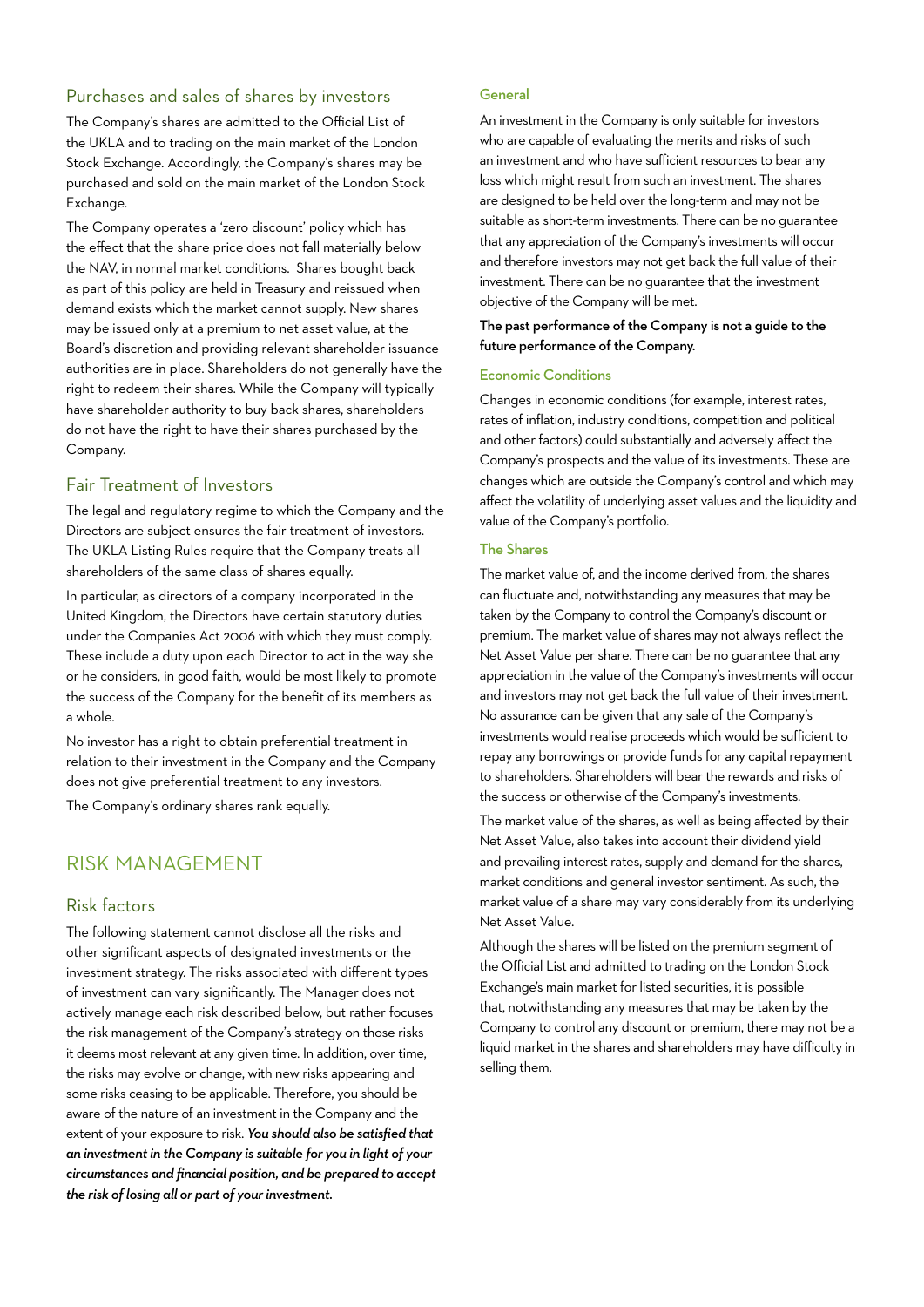#### Borrowing

From time to time the Company finances its investment operations though bank borrowings. Due to the gearing effect of any borrowing undertaken by the Company, shareholders will, to an exaggerated extent, suffer from any underperformance of the Company's assets, compared to the cost of any borrowing (both in Net Asset Value and market price depreciation) and conversely will benefit from any outperformance relative to any borrowing cost. Whilst the use of borrowings should enhance the total return on the shares where the return on the Company's underlying assets is rising and exceeds the cost of borrowing, it will have the opposite effect where the underlying return is falling, further reducing the total return on the shares. As a result, the use of borrowings by the Company may increase the volatility of the Net Asset Value per share. There is no guarantee that any borrowings of the Company would be refinanced on their maturity either at all or on terms that are acceptable to the Company.

### Dividends

The Company's dividend policy aims to pay dividends to shareholders on a quarterly basis, but there is no guarantee that dividends will be paid in respect of any financial period. The ability to pay dividends is dependent on a number of factors (including available profits) and there can be no assurance that these will all be met.

### Investment objective and strategy

There is no guarantee that the Company's investment objective will be achieved. The Company manages the risk of investment underperformance by relying on the Manager's stock selection skills within a framework of diversification and other investment restrictions and guidelines.

### Market price risk

The fair value or future cash flows of a financial instrument held by the Company may fluctuate because of changes in market prices. As such, the Company is exposed to market risk due to fluctuations in the prevailing market rates and this may increase the volatility of the Net Asset Value per share. It is the Company's policy to hold an appropriate spread of investments in the portfolio in order to reduce the risk arising from a particular asset. The allocation of assets and the stock selection process are both intended to reduce market risk.

### Interest rate risk

The Company is exposed to interest rate risk due to fluctuations in the prevailing market rates. Interest rate movements may impact the fair value of the Company's investments in fixed interest rate securities, the level of income receivable on cash deposits and the level of interest payable on borrowings. The possible effects on fair value and cash flows that could arise as a result of changes in interest rates are taken into account when making investment and borrowing decisions.

#### Foreign currency risks

A significant proportion of the Company's investment portfolio is invested in overseas securities and the balance sheet can be significantly affected by movements in foreign exchange rates. It is not the Company's policy to hedge this risk on a continuing basis but the Company may, from time to time, match specific overseas investment with foreign currency borrowings. Where the Company does not hedge its currency exposure, the movement of exchange rates may have a favourable or unfavourable effect on the gains and losses experienced on investments which are made or realised in currencies other than pounds sterling.

### Discount and premium management

The Company may from time to time seek to manage any discount or premium. While the Company may decide to issue shares and to resell shares held in treasury at a small premium to the Net Asset Value per share where demand exceeds supply, this will be dependent upon the Company being able to issue shares and to resell shares held in treasury at a premium, on market conditions generally at the relevant time, upon shareholders in general meeting conferring appropriate authorities on the Board to issue further shares and, where required under the Prospectus Rules, upon a prospectus having been approved by the UK Financial Conduct Authority and published. The Board will seek renewal of this authority from shareholders annually and at other times should this prove necessary. However, there can be no guarantee that requisite shareholder approvals will be obtained.

The ability of the Company to seek to manage any discount, should it decide to do so, will depend on the Company being able to buy back shares, which will be dependent upon shareholders in general meeting conferring authority on the Board to buy back shares. The Board will seek renewal of this authority from shareholders annually and at other times should this prove necessary. However, there can be no guarantee that requisite shareholder approvals will be obtained. Seeking to manage any discount could lead to a significant reduction in the size of the Company over time, which would increase the Company's Ongoing Charges Ratio and could prejudice the ability of the Company to maintain its dividend. In accordance with the Listing Rules and applicable corporate governance guidance, the extent of each buy-back authority which will be sought by the Company from shareholders in general meeting will be limited to 14.99 per cent. of the Company's issued share capital as at the date on which the authority would be granted. In order to continue buying back shares once any such authority has been exhausted, the Company would require to seek a renewed buy-back authority from shareholders in general meeting.

The ability of the Company to buy back shares will be subject to the UK Companies Act 2006 and all other applicable legislation, rules and regulations of any government, regulatory body or market applicable to the Board or the Company and, in particular, will be dependent on the availability of distributable reserves.